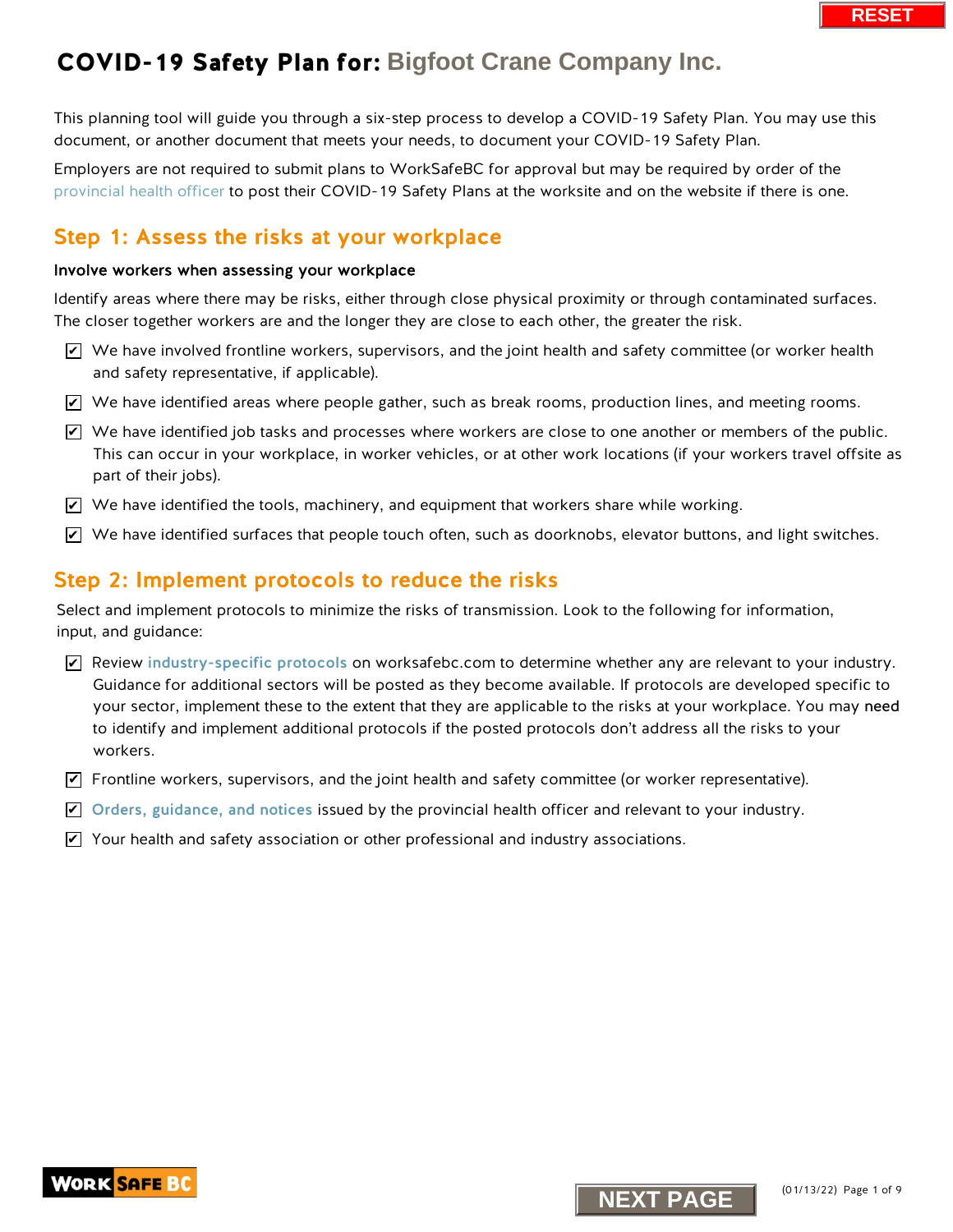Different protocols offer different levels of protection. Wherever possible, use the protocol that offers the highest level of protection. Consider controls from additional levels if the first level isn't practicable or does not completely control the risk. You will likely need to incorporate controls from various levels to address the risk at your workplace.



First level protection (elimination) — Limit the number of people in your workplace where possible by implementing work-from-home arrangements, establishing occupancy limits, rescheduling work tasks, or other means. Rearrange work spaces to ensure that workers are at least 2 m (6 ft.) from co-workers, customers, and members of the public.

Second level protection (engineering controls) — If you can't always maintain physical distancing, install [barriers](https://www.worksafebc.com/en/resources/health-safety/information-sheets/covid-19-health-safety-designing-effective-barriers?lang=en) such as plexiglass to separate people.

Third level protection (administrative controls) — Establish rules and guidelines, such as posted [occupancy limits](https://www.worksafebc.com/en/resources/health-safety/posters/help-prevent-spread-covid-19-occupancy-limit?lang=en) for shared spaces, designated delivery areas, cleaning practices, and one-way doors and walkways to keep people physically separated.

Fourth level protection (PPE) — Masks are an important tool in the prevention of COVID-19 transmission. Implement mask policies appropriate to your workplace and ensure that they are in alignment with orders or guidance from the [provincial health officer.](https://www2.gov.bc.ca/gov/content/health/about-bc-s-health-care-system/office-of-the-provincial-health-officer/current-health-topics/covid-19-novel-coronavirus) Ensure that masks are [selected and used](http://www.bccdc.ca/health-info/diseases-conditions/covid-19/prevention-risks/masks) appropriately. Signage is available on [using masks](https://www.worksafebc.com/en/resources/health-safety/information-sheets/covid-19-health-safety-selecting-using-masks?lang=en)  [correctly](https://www.worksafebc.com/en/resources/health-safety/posters/help-prevent-spread-covid-19-how-to-use-mask?lang=en).



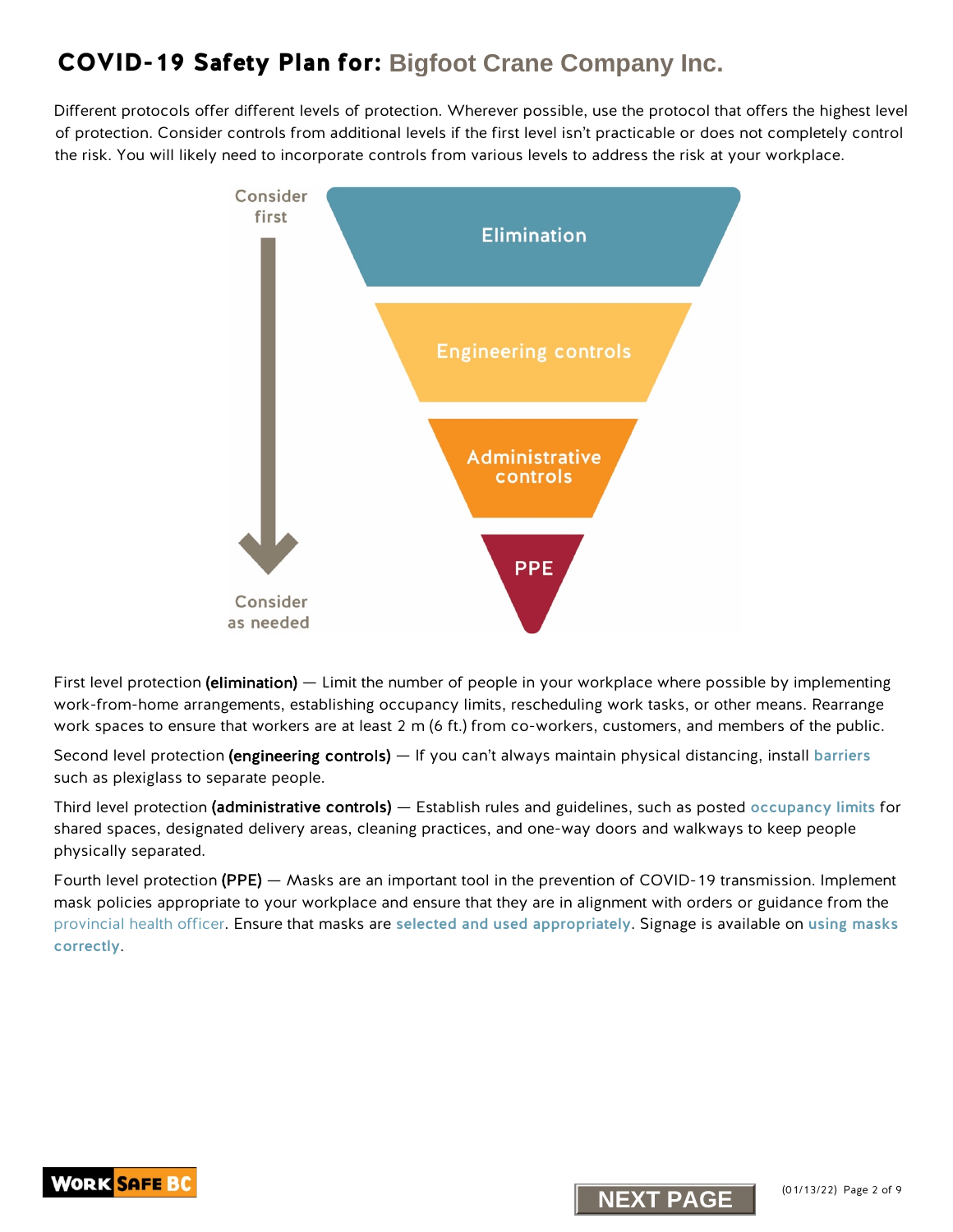#### First level protection (elimination): Limit the number of people at the workplace and ensure physical distance whenever possible

 $\Box$  We have established and posted an occupancy limit for our premises. Limiting the number of people in a workplace is an important way to ensure physical distancing is maintained. Some sectors may have requirements for occupancy limits prescribed by the [provincial health officer. F](https://www2.gov.bc.ca/gov/content/health/about-bc-s-health-care-system/office-of-the-provincial-health-officer/current-health-topics/covid-19-novel-coronavirus)or other employers, an occupancy limit that provides at least 5 square metres of unencumbered floor space per person (workers and patrons) may provide a sensible approach for determining maximum occupancy.

 $\blacktriangledown$  In order to reduce the number of people at the worksite, we have considered work-from-home arrangements, virtual meetings, rescheduling work tasks, and limiting the number of customers and visitors in the workplace.

 $\Psi$  We have [established and posted occupancy limits](http://www.worksafebc.com/en/resources/health-safety/posters/help-prevent-spread-covid-19-occupancy-limit?lang=en) for common areas such as break rooms, meeting rooms, change rooms, washrooms, and elevators.

 $\blacktriangleright$  We have implemented measures to keep workers and others at least 2 metres apart, wherever possible. Options include revising work schedules and reorganizing work tasks.

#### Measures in place

- Staff are required to wear masks in common areas of the office.

- If you are scheduled to be in "close contact" with another person (15 minutes or more when 6 feet of distance cannot be maintained) then masks are required to be worn by both parties.

- kN95, N95, or surgical masks are recommended over cloth masks.

- No touch hand sanitzer stations are at all entry doors to head office.

- Main Office doors are closed and locked to the public to keep non-Bigfoot employees separated until they are health screened. We do not have occupancy limits for the office as we are not open to the public or allowing external visitors who are unannounced.

- Signs are posted at all entry doors instructing visitors of our COVID protocol.

- Instruction for visitors are posted on entry doors and a taped off area at shipping and recieving is implemented to reduce foot traffic at head office.

- All visitors, students, and sub-contractors are required to sign in for contract tracing purposes, wear a mask, and sanitize their hands upon entry to head office. The only mask exception will be for students when they are sitting at their assigned seat with the plexiglass barrier in place in the training room.

- Safe Work Practices and Safe Job Procedures have been implemented and are available at any time for review.

- Limitations of the number of workers in office spaces are to be kept to a reasonable amount where distancing can be maintained. It is advised that all workers wear masks when visiting someone elses office as a courtesy, even if 6' of distance is maintained.

- Health screens are given to all visitors, students, and sub-contractors before their entry to the head office location.

- Office staff able to work from home will have a work from home plan with their supervisor if applicable.

**Note the implemented measures to keep workers and others are teast 2 metres apart, we have implemented measures to keep work to the sympath and the measures in place<br>you are scheduled to be in "close content" with another** - Carpooling to and from jobsites is at the discretion of employees with the suggestion the vehicle is sanitized prior to entering, both employees sanitize or wash their hands prior to entry, and the requirement of masks to be worn by both people considering distance.



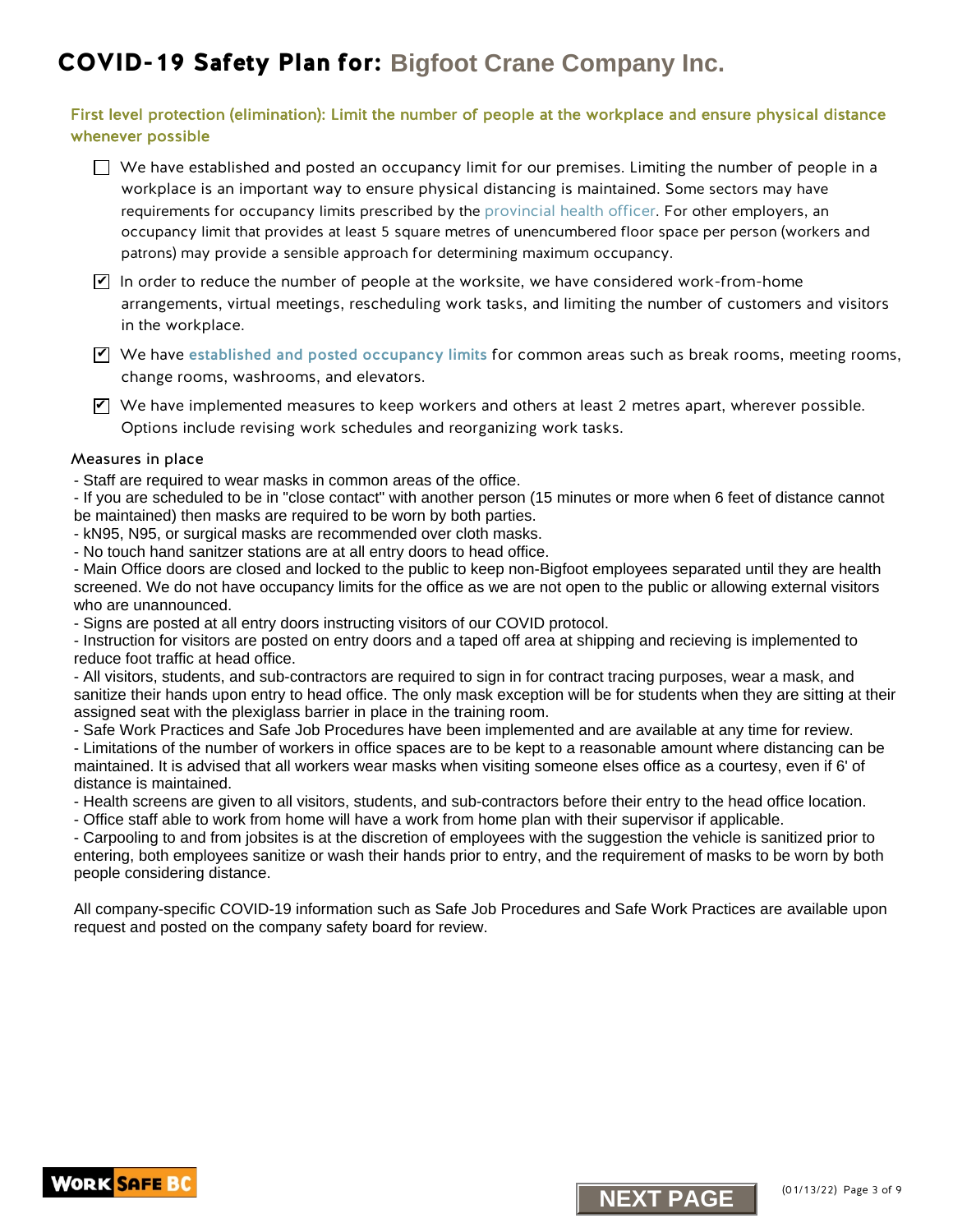#### Second level protection (engineering): Barriers and partitions

- We have installed [barriers](https://www.worksafebc.com/en/resources/health-safety/information-sheets/covid-19-health-safety-designing-effective-barriers?lang=en) where workers can't keep physically distant from co-workers, customers, or others.
- $\blacktriangleright$  We have included barrier cleaning in our cleaning protocols.
- $\blacktriangleright$  We have installed the barriers so they don't introduce other risks to workers (e.g., barriers installed inside a vehicle don't affect the safe operation of the vehicle).

 $\blacktriangledown$  For buildings with heating, ventilation, and air conditioning (HVAC) systems: We have reviewed available information on [ventilation and air circulation](https://www.worksafebc.com/resources/about-us/covid-19/general-ventilation-and-air-circulation-covid-19-faq?lang=en) and have ensured, to the extent that we are able, that these systems are properly maintained and functioning as designed. X we have installed barriers where workers can't keep physically distant from co-works<br>
Ne have included barriers (earning in our cleaning protocol).<br>
Ne have included barriers (earning in our cleaning protocol)<br>
Which don

#### Measures in place

- Main Office doors are locked at all times to keep non-Bigfoot employees separated until they are health screened and keep unnecessary foot traffic away from our employees.

- Our training academy has plexiglass barriers on each student table, with a maximum of two students per table.

- Other plexiglass barriers are utilized around the office as needed to maintain safety.

- A plexiglass barrier is placed on the desk of the administrative assistant/receptionist on the main floor as she is in a high traffic area.

- There are additional barriers available to those who wish to have them.

- We have an office daily cleaning schedule that includes cleansing all plexiglass barriers and commonly touched surfaces.



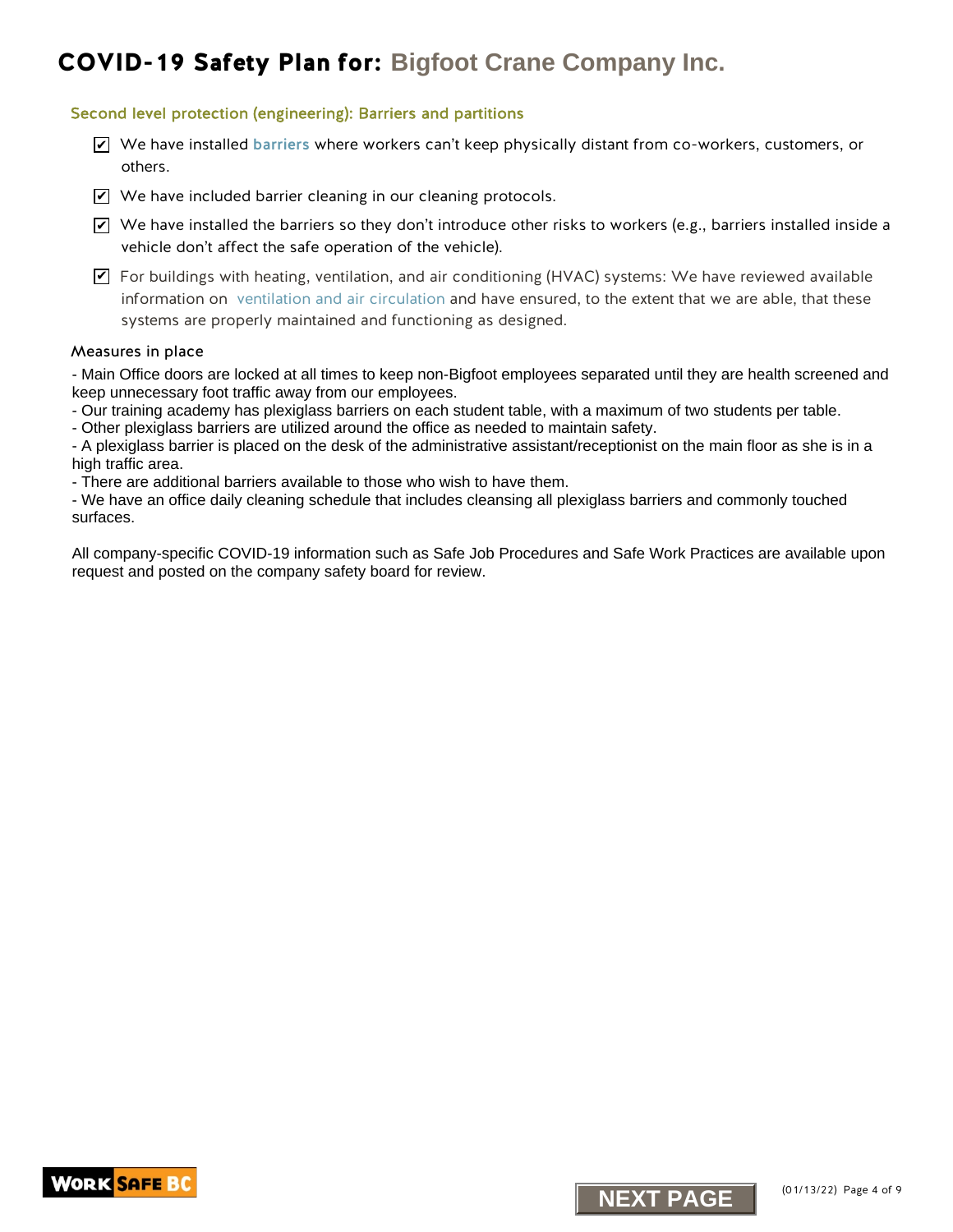#### Third level protection (administrative): Rules and guidelines

- $\trianglerighteq$  We have identified rules and guidelines for how workers should conduct themselves.
- $\blacktriangleright$  We have clearly communicated these rules and guidelines to workers through a combination of training and signage. K we have identified rules and guidelines for how workers should conduct themselves.<br>We have clearly communicated these rules and guidelines to vorkers through a communication signage.<br>
Signage in the communicated these ru

#### Measures in place

- Safe Work Practices for COVID-19 safety have been implemented, distributed to all staff, are available for review at request, and posted on the company safety board.

- Safe Job Procedures for COVID-19 safety have been implemented, distributed to all staff, are available for review at request, and posted on the company safety board.

- There is a Communicable Disease symptom contract in place for all Bigfoot Crane Company employees with specific instruction of what to do if the worker is experiencing any cold and flu symptoms.

- Company policy and procedure are updated as required with the lastest applicable information from the Provincial Health Officer and WorkSafeBC and distributed to all staff via email.

- Specific Safe Work Practices for things like air travel safety during COVID-19 are implemented as needed and distributed to affected staff.

- Staff are required to wear masks in common areas of the office.

- If you are scheduled to be in "close contact" with another person (15 minutes or more when 6 feet of distance cannot be maintained) then masks are required to be worn by both parties.



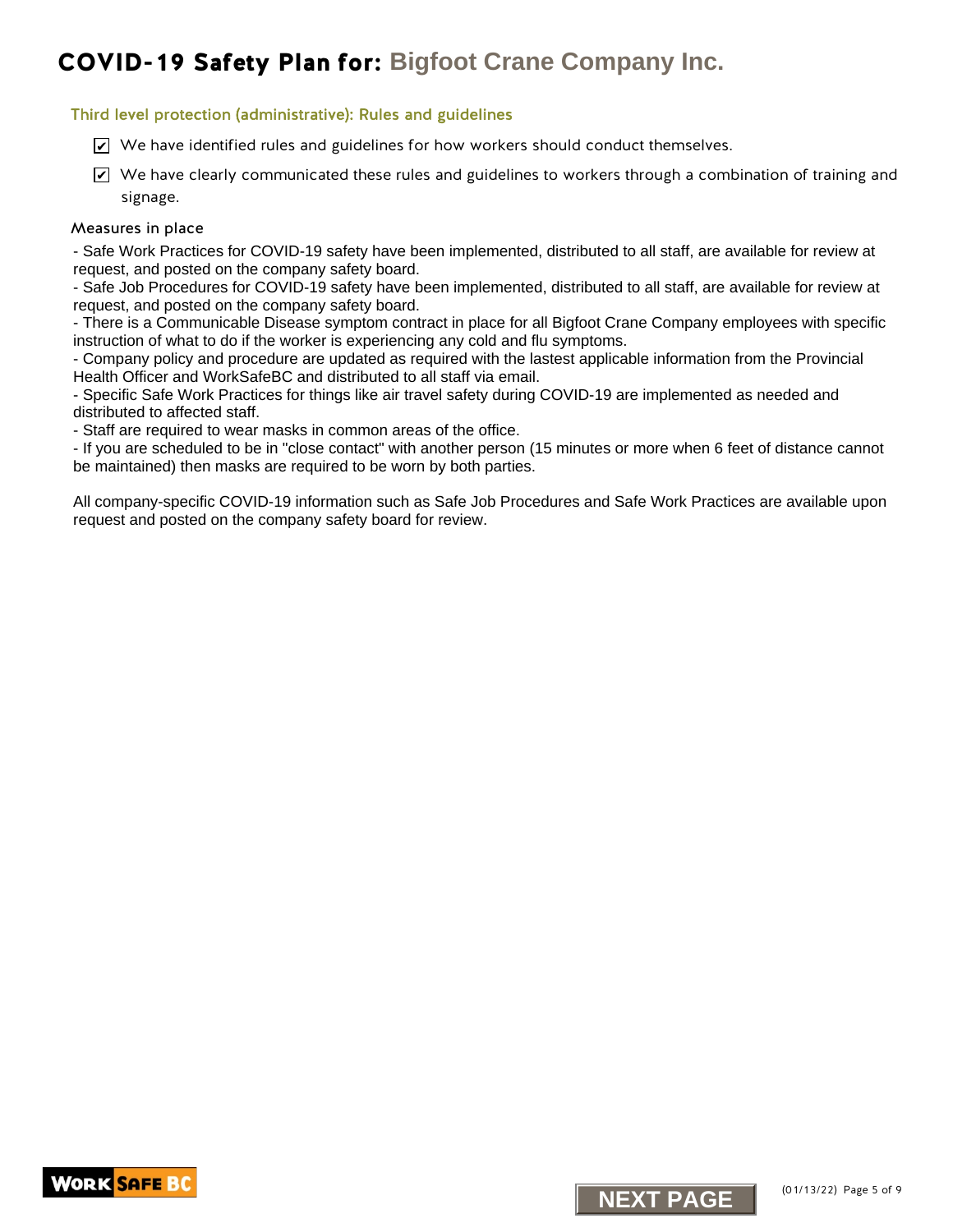Fourth level protection: Using masks (optional measure in addition to other control measures)

 $\Box$  We have a policy on the use of masks that is appropriate to the workplace, and that is in alignment with orders and guidance from the [provincial health officer.](https://www2.gov.bc.ca/gov/content/covid-19/info/restrictions) **NID-19 Safety Plan for:** Bigfoot Crane Company Inc.<br>
In the tele protection: Using masks (optional measure in addition to the control measure<br>  $\rightarrow$  We have a policy on the use of mask that is appropriate to the evoluples,

■ Masks are [selected and used appropriately.](http://www.bccdc.ca/health-info/diseases-conditions/covid-19/prevention-risks/masks) [Signage](https://www.worksafebc.com/resources/health-safety/posters/prevent-spread-communicable-disease-how-to-use-mask?lang=en) is available for workers on using masks correctly.

 $\mathbf Z$  We have provided workers information on the proper use of masks.

#### Measures in place

- Staff are required to wear masks in common areas of the office.

- If you are scheduled to be in "close contact" with another person (15 minutes or more when 6 feet of distance cannot be maintained) then masks are required to be worn by both parties.

- Instructions for the proper use, care, and selection of masks is available for staff on the company safety board.

- Bigfoot Crane Company has surgical and kN95 masks available for staff, students, visitors, or sub-contractors to wear if they do not have their own.

- Medical masks are preferred, however a cloth mask can be worn if medical masks are unavailable.

- All Bigfoot Crane Company vehicles are equipped with "COVID Packs" which include kN95 masks, gloves, and safety glasses. These are restocked as necessary by the designated drivers of the vehicles.



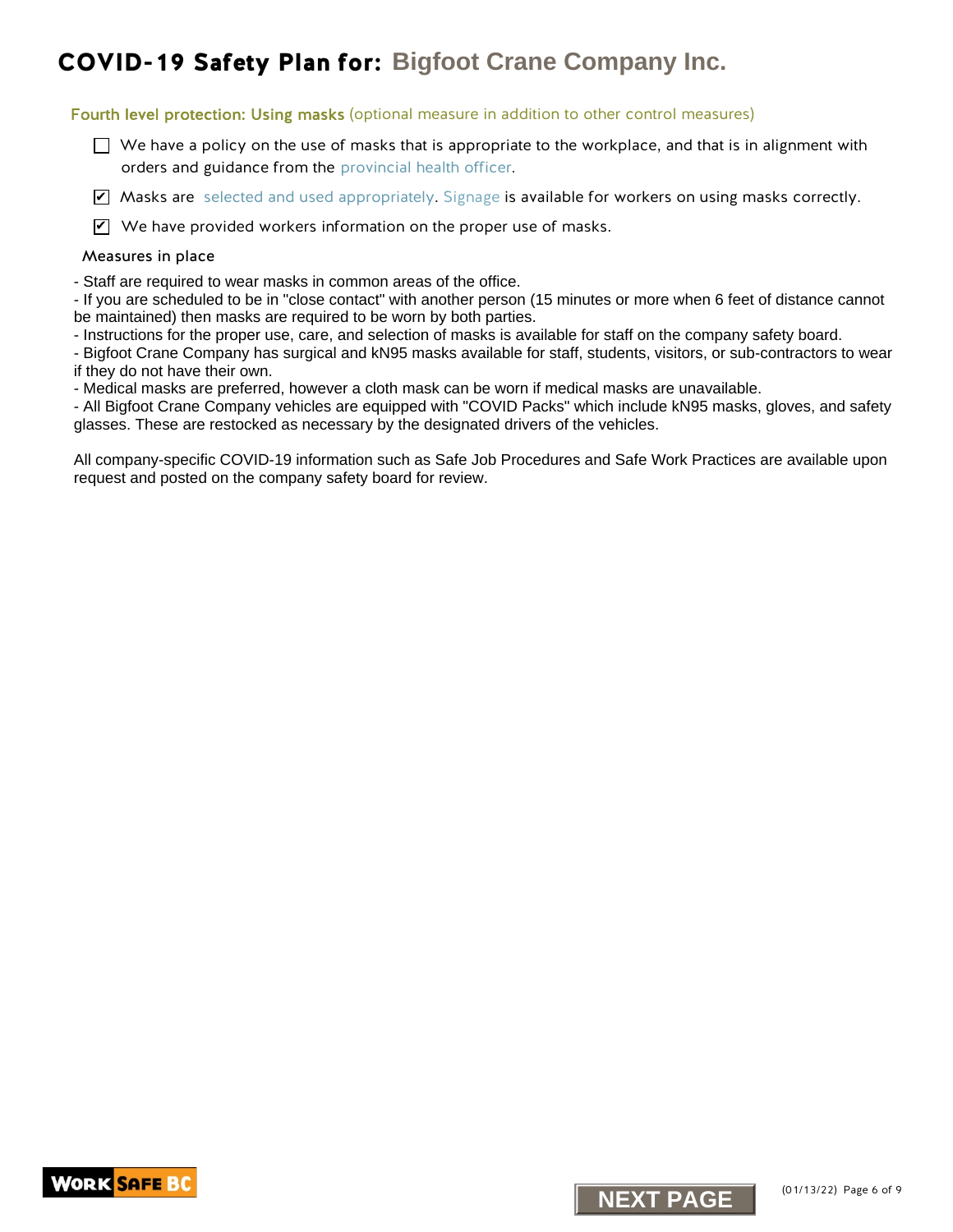#### Implement effective cleaning and hygiene practices

- $\triangledown$  Our workplace has enough handwashing facilities on site for all our workers. Handwashing locations are visible and easily accessed.
- $\blacktriangledown$  We have policies that specify when workers must wash their hands and we have communicated good hygiene practices to workers. Frequent handwashing and good hygiene practices are essential to reduce the spread of the virus. [[Handwashing](https://www.worksafebc.com/en/resources/health-safety/posters/help-prevent-spread-covid-19-handwashing?lang=en) and [Cover coughs and sneezes](https://www.worksafebc.com/en/resources/health-safety/posters/help-prevent-spread-covid-19-cover-coughs-sneezes?lang=en) posters are available at worksafebc.com.] Crane Company Inc.<br> **New official company Inc.**<br> **NEXT PAGE** Company Individual consider the state of the state of the state of the state of the state of the state of the state of the state of the state of the state of the

 $\blacktriangledown$  We are maintaining a clean environment in the workplace through routine cleaning practices.

 $\angle\!\!\!\!\perp$  Workers who are cleaning have adequate training and materials.

#### Cleaning protocols

- Workers are responsible to clean their personal work areas as required to keep within COVID-19 best practices.

- Bigfoot Crane has designated employees to clean the common surface areas at head office such as door handles, printers, kitchens, counter tops, etc. daily or more if required.

- If field staff are sharing tools they have been instructed to disinfect them as often as possible and are advised to have a designated person on one tool- e.g.) sledgehammer or rad gun.

- Bigfoot Crane has touchless hand sanitizer stations at all main entry points to the office and shop areas.

- We only buy hand sanitizer and surface cleaner with a minimum 60% alcohol based cpntent as advised by the BC Centre for Disease Control.

- A 1 to 10 bleach to water solution is also available for surface cleaning if preferred.

- All Bigfoot Crane Company vehicles are provided with portable hand sanitzer and surface cleaner.



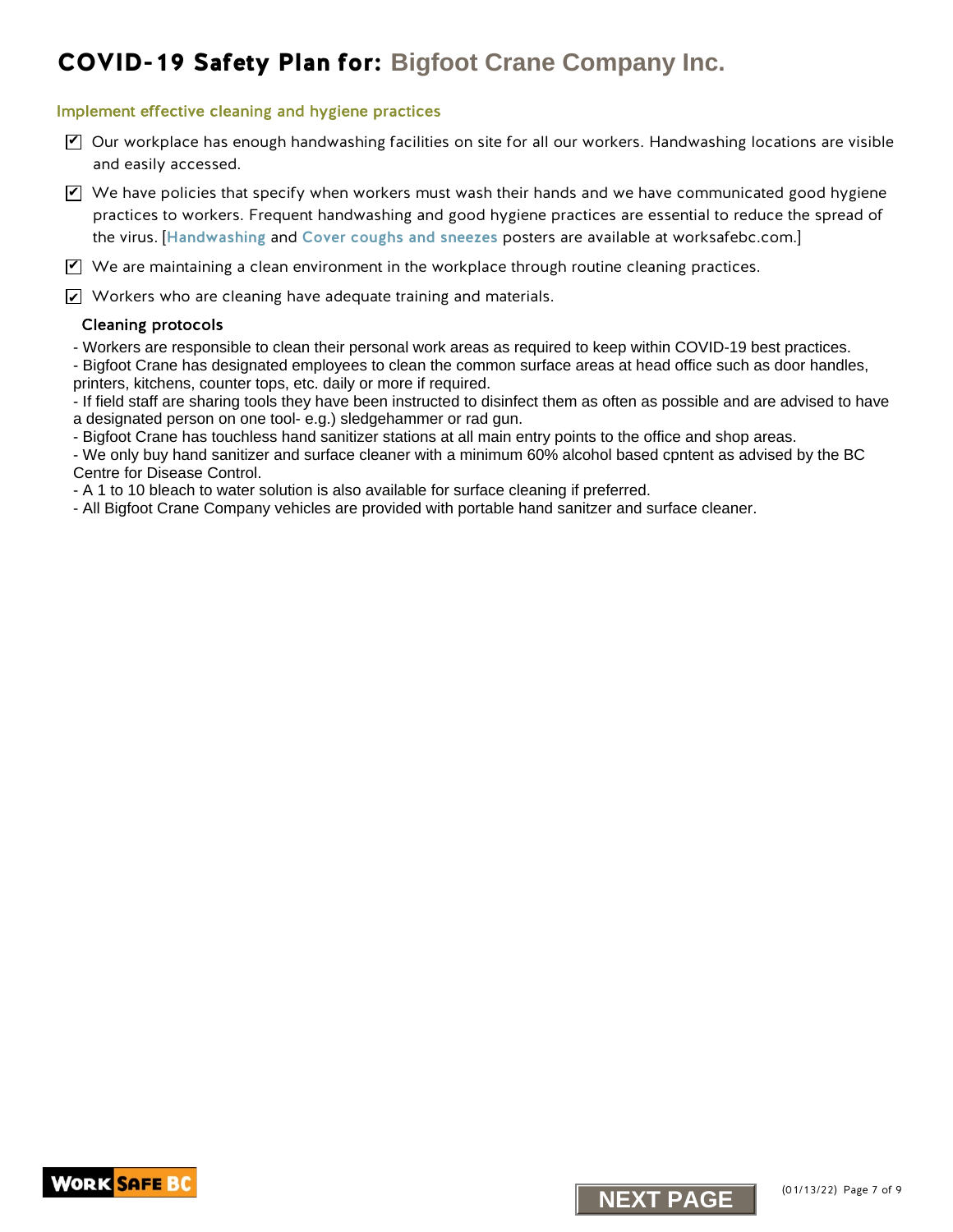### Step 3: Develop policies

Develop the necessary policies to manage your workplace, including policies around who can be at the workplace, how to address illness that arises at the workplace, and how workers can be kept safe in adjusted working conditions.

Our workplace policies ensure that workers and others showing symptoms of COVID-19 are prohibited from the workplace.

- We have policies in place to support workers in receiving COVID-19 vaccinations to the extent that we are able.
- Employers may implement vaccination policies at their workplace. Employers with vaccination policies have clearly communicated this policy to workers. More information is available at [worksafebc.com/en/covid-19/vaccination-and](https://www.worksafebc.com/en/covid-19/vaccination-and-the-workplace)the-workplace.
- Some employers may have rapid COVID-19 point-of-care screening programs or have access to rapid antigen tests. Any such programs are conducted in accordance with BCCDC guidance and clearly communicated to workers as appropriate.
- $\blacktriangledown$  All individuals, including those with symptoms of COVID-19, those who have been in contact with a COVID-19 positive individual, or those who have travelled outside of Canada, must follow the [guidance of public health](http://www.bccdc.ca/health-info/diseases-conditions/covid-19/self-isolation#How--long).
- $\blacktriangleright$  Visitors are prohibited or limited in the workplace.
- $\blacktriangleright$  First aid attendants have been provided OFAA protocols for use during the COVID-19 pandemic.
- $\blacktriangleright$  We have a [working alone policy](https://www.worksafebc.com/en/health-safety/hazards-exposures/working-alone) in place (if needed).
- $\Box$  We have a work from home policy in place (if needed).
- $\blacktriangleright$  Ensure workers have the training and strategies required to address the risk of violence that may arise as customers and members of the public adapt to restrictions or modifications to the workplace. Ensure an appropriate [violence prevention program](https://www.worksafebc.com/en/health-safety/hazards-exposures/violence) is in place.
- Our policy addresses workers who may start to feel ill at work. It includes the following:
- $\mathbf Z$  Sick workers should report to first aid, even with mild symptoms.
- $\blacktriangledown$  Sick workers should be asked to wash or sanitize their hands, provided with a mask, and isolated. Ask the worker to go straight home. [Consult the [BC COVID-19 Self-Assessment Tool](https://bc.thrive.health/), or call 811 for further guidance related to testing and self-isolation.] **NEXT PLANE INTERNATION CONTINUES INTERNATION COMPANY INTERNATION CONTINUES TO THE CONTINUES INTERNATION CONTINUES INTO THE CONTINUES INTERNATION CONTINUES INTERNATION CONTINUES INTERNATION CONTINUES INTERNATION CONTINUES**
- $\blacktriangleright$  If the worker is severely ill (e.g., difficulty breathing, chest pain), call 911.
- $\blacktriangleright$  Clean and disinfect any surfaces that the ill worker has come into contact with.

### Step 4: Develop communication plans and training

You must ensure that everyone entering the workplace, including workers from other employers, knows how to keep themselves safe while at your workplace.

- $\blacktriangleleft$  We have a training plan to ensure everyone is trained in workplace policies and procedures.
- $\blacktriangleright$  All workers have received the policies for staying home when sick.
- $\blacktriangledown$  We have posted signage at the workplace, including occupancy limits and effective hygiene practices. [A customizable [occupancy limit poster](https://www.worksafebc.com/en/resources/health-safety/posters/help-prevent-spread-covid-19-occupancy-limit?lang=en) and [handwashing signage](https://www.worksafebc.com/en/resources/health-safety/posters/help-prevent-spread-covid-19-handwashing?lang=en) are available on worksafebc.com.]
- $\blacktriangledown$  We have posted signage at the main entrance indicating that visitors and workers with symptoms are restricted from entering.
- $\blacktriangledown$  Supervisors have been trained on monitoring workers and the workplace to ensure policies and procedures are being followed.